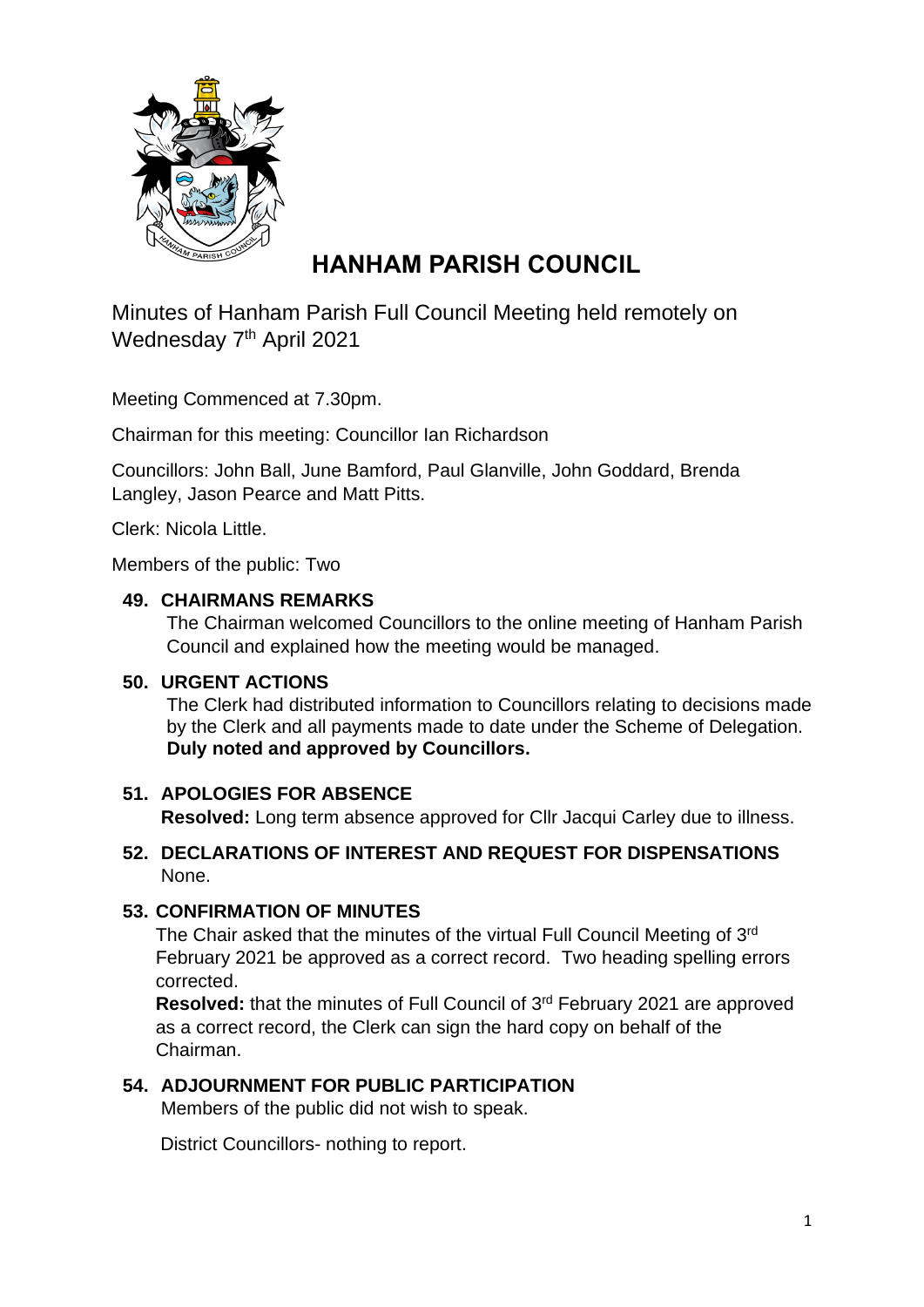#### **55. RECONVENE MEETING**

# **56. ALCOHOL LICENCE APPLICATION**

To consider an alcohol licence application for The Base Retreat, 54 Hollyguest Road, Hanham, BS15 9NW. A detailed discussion took place regarding this application and the Clerk was instructed to respond accordingly

•No objection however the following comments should be considered. Noise related issues - the selling of alcohol should not be permissible to non-residents to deter larger gatherings; this is to ensure that any possible disturbance caused to the general public in neighbouring properties is kept to a minimum.

## **57. FINANCE**

a) The Chair provided councillors with a report outlining the financial position as at year- end 31<sup>st</sup> March 2021. A comprehensive report would be prepared by the clerk for approval at full council, May meeting. **Duly Noted**.

b) **Resolved:** to reinvest funds in the HSBC Bank High Interest bond for a further 6 months.

# **58. REVIEW OF COMMUNITY AWARDS**

 The Chair provided councillors with an update on the planned one and three year spending plans that had been ratified in February 2020. There had been some delays on certain projects due to the Covid situation however progress was being monitored regularly.

## **59. RECIPROCAL PLANS WITH HANHAM ABBOTS PC**

A request had been received from Hanham Abbots PC for work log in details to be shared between both Clerks. This was to ensure the smooth operations of both parish councils in the event the Clerk of the council is incapacitated. **Resolved:** Log in details to be shared for emergency use.

## **60. MATTERS ARISING**

- a) Church Road, Parking on grass verge. Cllr J Bamford updated the council. Due to the location of underground facilities and high costs it would not be possible for Bod Pave to be introduced to this area. A further discussion took place and parish councillors again reiterated that the land and maintenance was the sole responsibility of South Glos Council.
- b) Electric car charging points in Laburnum Road Car Park. Quarterly reports had been requested from Chris Sole, The Energy Service, Bristol City Council. The results would be carefully monitored over the next year and revisited as an agenda item on a regular basis.